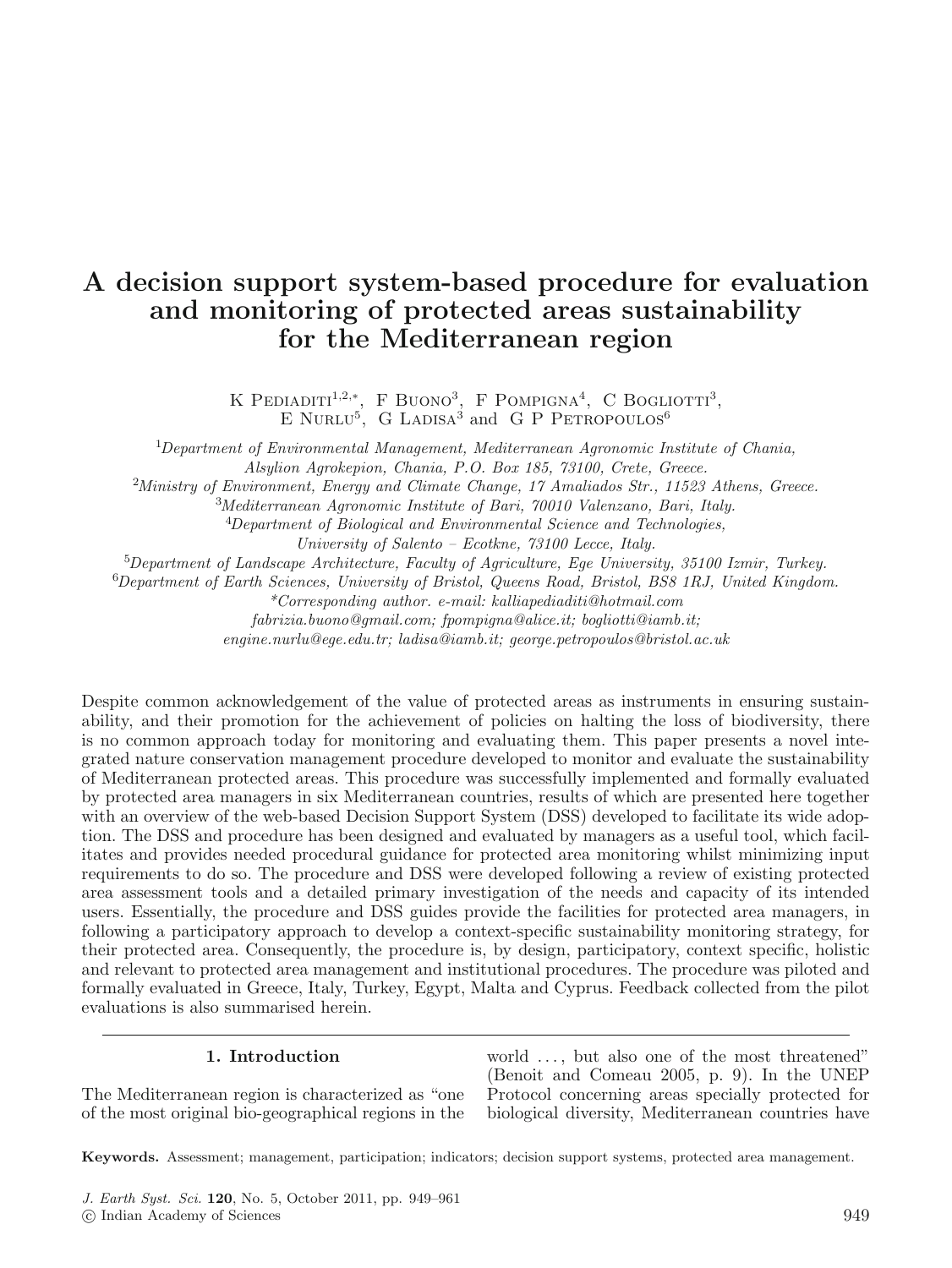pledged to "protect, preserve and manage in a sustainable and environmentally sound way areas of particular natural or cultural value via the establishment of specially protected areas" and to identify and monitor the effects of activities which are likely to have an impact on the conservation and sustainable use of biological diversity (Art 3, p. 10 UNEP 1996). For the purpose of this paper, a protected area (PA) is defined as "an area of land and/or sea especially dedicated to the protection and maintenance of biological diversity, and of natural and associated cultural resources, and managed through legal or other effective means" (IUCN 1994, p. 7), and evaluation is defined as "the systematic determination of the quality or value of something" (Scriven 1991). Furthermore, Thorsell (1982) defines evaluation, in a PA management context, as the process of making reasonable judgments about programme effort, effectiveness, efficiency and adequacy with the objective of using these judgments to improve the effectiveness of management.

Monitoring and evaluation invariably make use of indicators; where an indicator is a measure that can be used to illustrate and communicate complex phenomena simply (including trends and progress) over time (Davidson 2005). An array of sustainability indicators 'tools', 'toolkits', and 'checklists' have been developed to measure sustainability at different levels (ISSD 2005). A review of the literature and of over 40 evaluation tools carried out for this study (available on world database of protected areas – http://www.wdpa.org/), confirmed the lack of a common framework to monitor and evaluate the sustainability of PA management reported by Hockings (2003). The lack of a common framework justifies the lack of systematic monitoring and evaluation practice (Bertzky and Stoll-Kleemann 2009). Bladt et al (2009), and Delbaere (2006), both underline the need for a common approach to monitoring which crosses different geopolitical boundaries and can inform decision making at different scales. Moreover, Sutherland et al (2004, 2006) caution that the continued failure to evaluate will lead to a dogma of uncritically examined conservation practices that can be problematic.

The monitoring and evaluation of PAs is sanctioned through legislation (e.g., Habitats Directive), International conventions (e.g., Ramsar Convention, Convention on Biodiversity), NGOs and institutions such as the WWF, IUCN and UNEP. To this end, a range of monitoring and evaluation processes or recommendations are available (Hockings 2003). However, they do not explicitly address PA sustainability (at the site level) or specifically the Mediterranean region. Their limited meta-evaluation, dissemination and use by decision makers and practitioners is, partly, attributable to a design that does not have user needs, in this case PA managers, in mind (Patton 1997; Sutherland et al 2006; Gross 2006).

A common procedure for the Mediterranean is required because, although conservation action typically takes place at the country level, patterns of biodiversity and ecological processes do not conform to political boundaries (Olson and Dinerstein 1998). This is challenging as the Mediterranean region is characterized for its north-south divide regarding quality of life, development priorities, institutional and governance structures, habitats and species diversity (Benoit and Comeau 2005). This poses a fundamental barrier to the development, adoption and implementation of a common procedure.

Herein, a Protected Area Sustainability Evaluation and Monitoring (PASEM) procedure for the Mediterranean is described. First the rationale for the PASEM design is presented. Secondly, experiences and feedback from the pilot trials are included, establishing the wider applicability of the tool in different countries and PA. The paper concludes with a discussion regarding the scope and future steps required for wider implementation of the developed platform PASEM.

## **2. Research design and pilot studies**

The activities, tools and procedure described here, were developed and piloted under the Project INNOVA (code no. A.1.222, available at: http://www.innovaproject.net/typo3/) 'establishing common models of integrated sustainable monitoring, planning and management of high environmental value areas to control natural resources degradation' in the frame of the INTER-REG III B Programme 'Archimed' funded by the European Regional Development Fund.

In order to develop the PASEM, a programme of workshops was devised involving stakeholders from seven Mediterranean countries (Greece, Italy, Turkey, Egypt, Malta, Cyprus, Palestine). Twenty stakeholders, involved and experienced in PA management and policy and programme development, attended the first workshop to establish the specifications the PASEM procedure, based on their practical knowledge of PA management resource, skills and time restrictions. The initial PASEM was communicated back to the stakeholders and was refined in further workshops. In addition, to avoid reinventing the wheel, a structured review, using the established Bellagio principles for sustainability monitoring (Hardi and Zdan 1997) of existing PA monitoring and evaluation initiatives was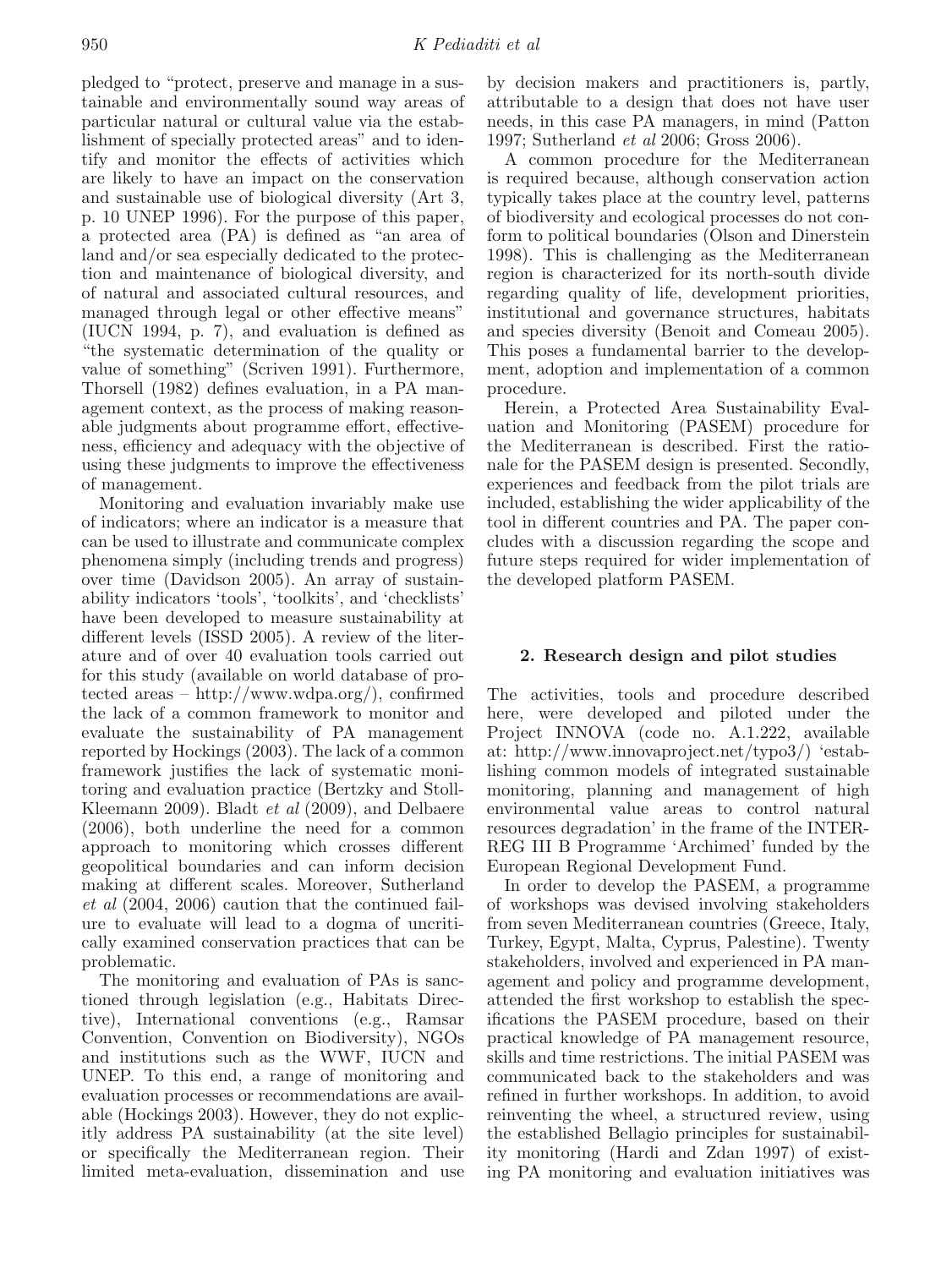| Protected area name/location                                | <b>IUCN</b> category | Designations                                                             | Size (ha) |
|-------------------------------------------------------------|----------------------|--------------------------------------------------------------------------|-----------|
| Cyprus: Arakapas, Dierona, Kalo Chorio                      | V                    | Area of exceptional natural beauty                                       | 370       |
| Greece: Lefka Ori National Park                             | Ш                    | Biogenetic Reserve, Man and Biosphere<br>reserve, NATURA 200 GR004300614 | 52300     |
| Egypt: Omayed Natural Reserve                               | V                    | Man and biosphere reserve                                                | 70.5      |
| Italy: Palude del Conte e Duna Costiera<br>di Porto Cesareo | <b>IV</b>            | NATURA 2000 IT9150028                                                    | 893.3     |
| Malta: Ghadira                                              | <b>IV</b>            | NATURA 2000 MT0000015                                                    | 0.3       |
| Turkey: Igneada Longos Forest                               | П                    | National Park                                                            | 3155      |

Table 1. Characteristics of PASEM procedure pilot areas. Detailed description of pilot protected area PASEM procedure implementation results are available in www.innovaproject.net.

carried out prior to the workshop, ensuring the theoretical robustness of the PASEM procedure.

Pilot trials of the PASEM were carried out in six protected areas (table 1). Following each procedural step, feedback was obtained through ex-ante interviews of participants including evaluation questionnaires of workshops. In addition, nonparticipant observers were utilized to evaluate the ability of participants to carry out workshop exercises. The pilot PAs varied purposefully according to habitat, socio-economic situation, management regime, political and governance influences (table 1), enabling the evaluation of the PASEM procedures wider applicability.

## **3. The PASEM procedure's specifications**

Based on the inputs obtained from stakeholders from seven Mediterranean countries and the Bellagio principles (Hardi and Zdan 1997), the PASEM procedure has been designed to be:

- $\bullet$  context specific relevant to specific PA values, threats and management priorities,
- practical relevant to existing management and governance procedures,
- holistic evaluate environmental, social, governance and economic dimensions, and
- participatory promote inclusive access to PA decision making processes, information and education on sustainability monitoring.

#### 3.1 Context specific

A context specific approach to PA evaluation and monitoring is one which takes into account the local conditions, values, threats, and management constraints of the PA when designing the monitoring strategy or determining evaluation criteria (Hockings et al 2004). The need for a context specific approach is emphasized in the Directive 92/43/EEC which states that management plans must be 'appropriate and specifically designed for the sites'. Thus, monitoring and evaluating PA needs to be context specific with sustainability indicators that are appropriate for informing PA decision making at the site level, based upon input of local decision makers.

Workshop participants commented that many commonly adopted indicators (e.g., reporting requirements for Habitats Directive) are not relevant to, and do not inform, on the sustainability of on-site management operations. Stakeholders concluded that a process to define context and site specific sustainability indicators was required. However, they also mentioned that 'PA managers are not sustainability or indicator experts' who often focus on aspects of environmental management, detrimental of socio-cultural or economic values. Therefore, indicative lists of environmental socio-cultural and economic values (table 2) and threats relevant to the Mediterranean region (table 3) were formulated and reviewed within the workshops. Review is allowed for explicit consideration of future stakeholders using the PASEM procedure (see section 4).

## 3.2 Practical – relevant to management and governance procedures

The lack of use of existing sustainability indicator tools is increasingly acknowledged in the literature and is attributed, in part, to their lack of integration with existing institutional decision making processes which have the power to influence PA or site sustainability (e.g., Mitchell 1996; Rotheroo et al 1997; Rydin et al 2003). Yet, at a generic level, PA management is a continuous process, consisting of three main components (Thomas and Middleton 2003, p. 23):

- preparation of a management plan;
- implementation of the plan; and,
- evaluation and review of the plan and monitoring of impacts.

The PASEM procedure integrates all the above three components. However, PA management and decision making processes vary between countries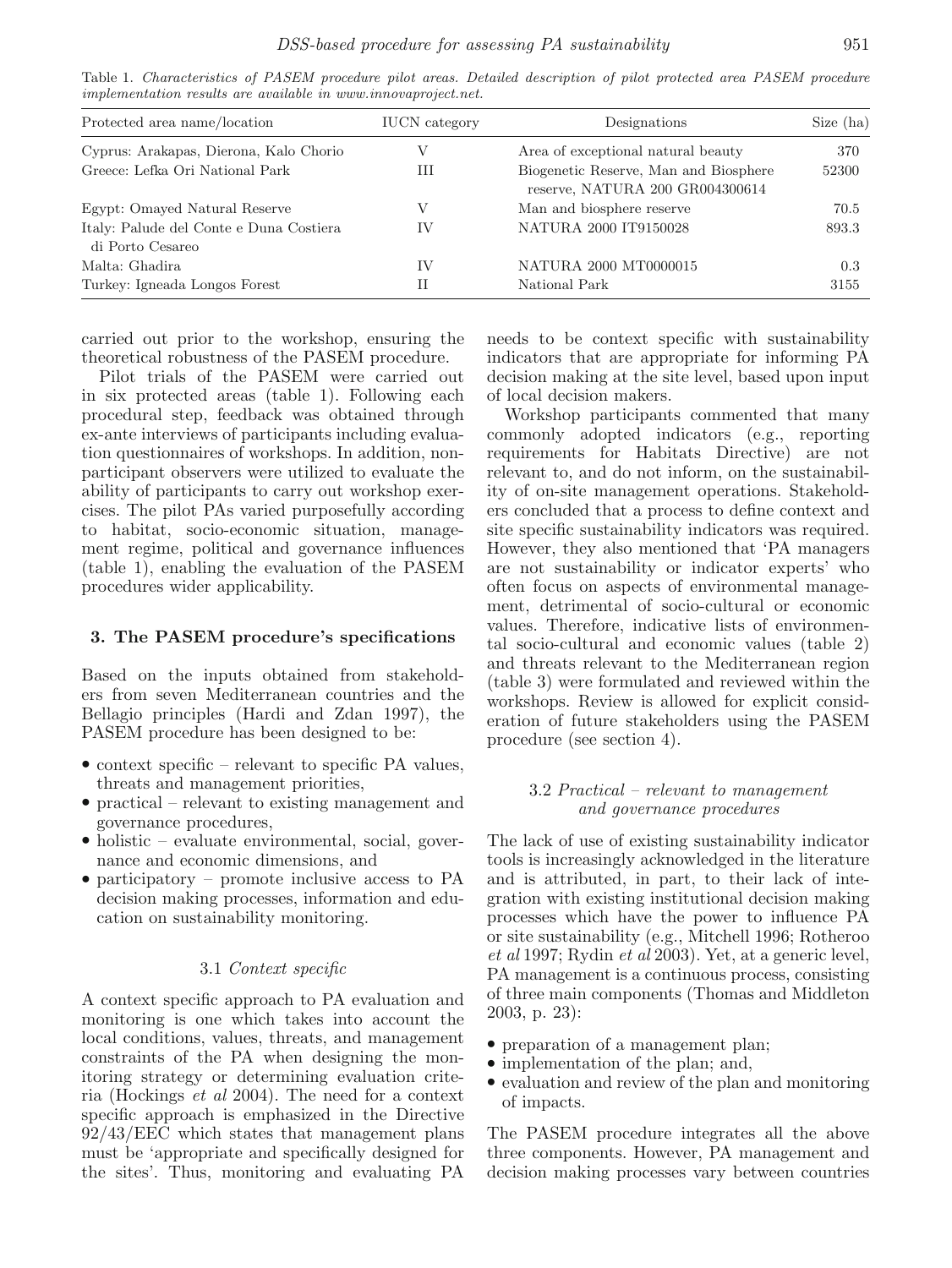#### **Environmental values**

- contains a relatively high number of rare, threatened, or endangered species
- has relatively high levels of biodiversity
- has a relatively high degree of endemism
- includes geological formations and landscape features or fossils
- contains the full range of plant and animal diversity
- is important for ecosystem representativeness within the network of protected areas
- sustains minimum viable populations of key species (flora and fauna)
- structural diversity is consistent with historic norms
- includes ecosystems whose historic range has been greatly diminished
- maintains the full range of natural processes and disturbance regimes
- includes important water bodies and wetlands

#### **Social values**

- provides important physical and mental health improvement opportunities for the community
- provides community development opportunities
- has religious or spiritual significance
- has unusual features of aesthetic importance
- contains plant species of socio-cultural importance
- contains animal species of high socio-cultural importance
- has high recreational value
- has high educational or scientific value
- is of high historical value or indicative of indigenous heritage

#### **Economic values**

- is an important source of employment for the local communities
- local communities use the PA resources for their subsidence
- provides community development opportunities through sustainable resource use
- contains plant species of economic importance
- contains animal species of economic importance
- contributes significant ecosystem services and benefits to the communities
- contributes significant catchment management and water supply functions
- has high educational or scientific value
- contributes significantly to climate and disaster mitigation
- contributes significantly to clean air/pollution mitigation
- provides resources for energy production
- has an important role in providing access/routes between communities
- local communities depend on the PA economic revenue provided through tourism

and PA, and structured decision making processes often do not exist. This indicated that the PASEM should include a component of investigation prior to its implementation at any given PA to identify the decision making procedures in place, as well as a degree of flexibility in its application. Additionally, it is imperative that the indicators and monitoring procedures proposed are compatible with the format stipulated in legislation (see for example Article 6 Directive 92/43/EEC and OJ L107, 24.4.1997, p. 1). For non-European member Mediterranean countries where the above Directive does not apply, research should be carried out to determine whether there are any country specific monitoring protocols.

The need to limit resources and bureaucracy of the PASEM was emphasized by PA managers. Budgets of PAs are typically constrained. They may be insufficient to carry out various everyday operations such as – as mentioned during the workshops – waste removal or the hiring of staff. The lack of a monitoring and evaluation budget, is a common phenomenon; it is necessary to reduce cost and allocate a monitoring budget at the onset of a program or project (Posavac and Carey 2007; Stufflebeam and Shinkfield 2007). PASEM aims to address this through a multi-tiered design and a web-based decision support system (see section 4). The need for such a web-based DSS was formally acknowledged in 2008 through the communication 'Towards a Shared Environmental Information System for Europe (COM (2008) 46 final)'.

Most importantly workshop stakeholders commented on the need to recognise available skills and knowhow as well as professional background of PA managers. They commented on a widening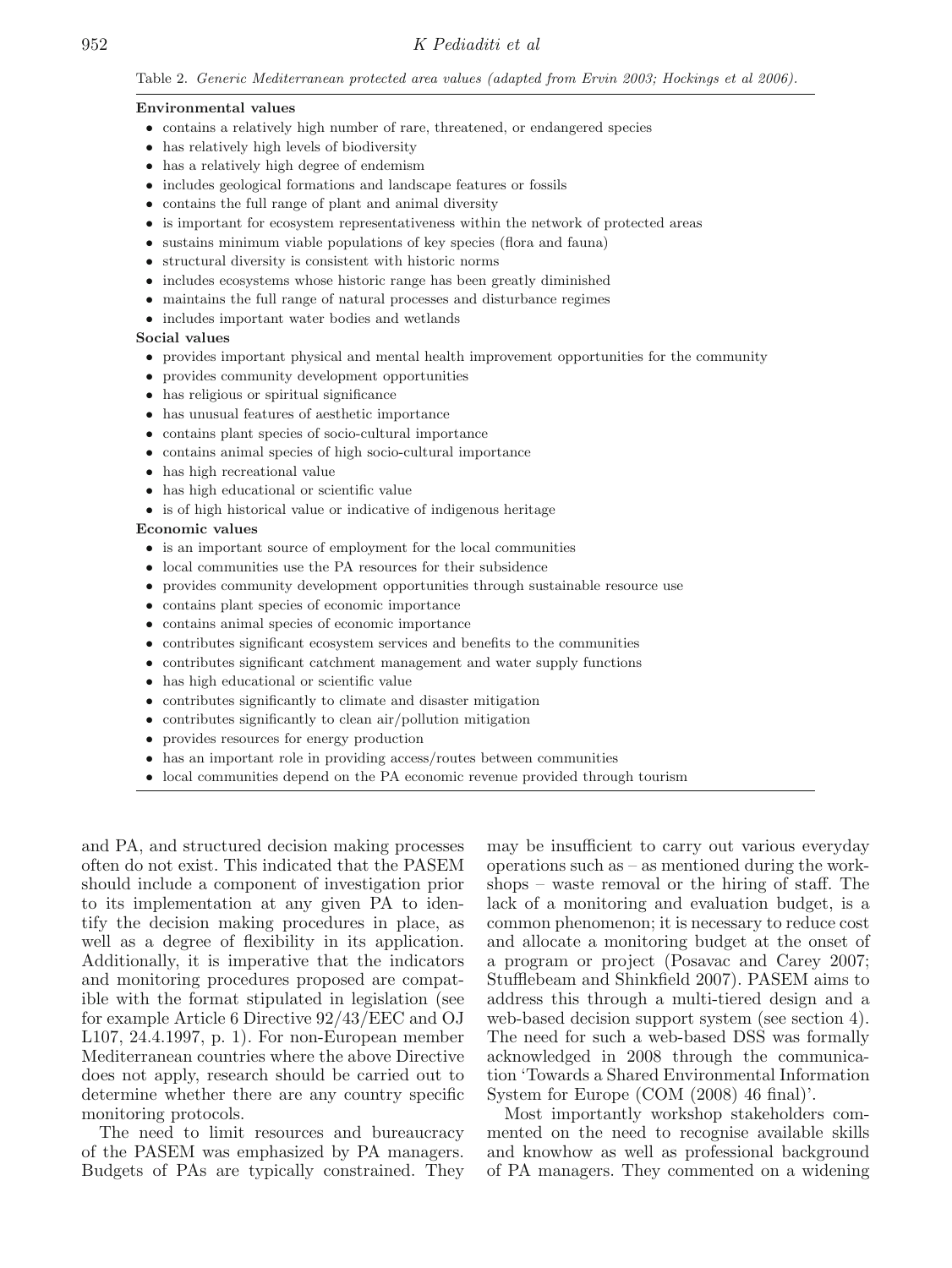Table 3. Generic Mediterranean protected area threats (adapted from Ervin 2003; Hockings et al 2006).

**Transportation/energy infrastructure threats** Utility lines Roads Railroads Wind farms Other/non-specified **Abiotic resource use threats** Mining Oil and gas drilling Geothermal energy Water withdrawal Other/non-specified **Consumptive biological resource use threats** Hunting Non-timber forest products collection Grazing Logging Plant material cutting (e.g., Reed cutting) Other/non-specified **Invasive species (alien and native) threats** Plants Animals Disease and pathogens Other/non-specified **Habitat conversion threats** Housing Industrial development Farms Plantations Tourism infrastructure development Dams Other/non-specified **Non-consumptive biological resource use threats** Vehicles Hiking/biking Scientific research Military maneuvers Other/non-specified **Pollution threats** Acid rain Solid and liquid waste Toxins Radio active fallout Human caused nutrient imbalance (e.g., fertilizer use) Other/non-specified **Modification of natural processes/ecological drivers/disturbance regimes** Climate change Loss of key predators Grazing patterns Fire regime Fragmentation Land degradation Other/non-specified

gap between the scientific development of indicators, which are increasingly technical, require use of software that is not widely available at present and training (e.g., in GIS). A common way forward was agreed in the establishment of an open web PA indicator database, where new indicators could be added as well as, comments on experiences of their application. Language barriers were also raised, resulting in the translation of the PASEM procedure in Greek, Arabic, Turkish and Italian.

## 3.3 Holistic

To conduct an evaluation you must define what you are evaluating. Bogliotti (2006) and Hardi and Zdan (1997) state that sustainability evaluation requires the adoption of a holistic approach, giving equal consideration to environmental, social, governance and economic dimensions. PA management sustainability evaluation in this sense is an outcome-based evaluation which requires the definition of PA sustainability priority objectives against which the evaluation can take place (Shalock 2001). Thus, the PASEM procedure was developed with an indicative list of PA management sustainability objectives (table 4) that can be prioritized and refined by users (see section 4). The objectives are generic to all Mediterranean protected areas and have been divided equally to ensure a balanced and holistic consideration of all three sustainability dimensions.

# 3.4 Participatory

In line with the Aahrus Convention on access to information, public participation in decision making and access to justice in environmental matters as well as subsequent EU policy development and legislation stipulating the need for participation in PA management, the PASEM adopts a participatory approach. Moreover, Ukaga (2001) asserts that sustainability indicators should be designed to provide the information which people want to know in order to promote sustainability in their area of interest. Thus, the PASEM procedure adopted a participatory approach which allows its users to define sustainability and relevant indicators themselves.

Adopting a participatory approach is different to technocentric top-down methods adopted by many existing sustainability evaluation and indicator tools (Bell and Morse 2003). Recognition of the necessity of the participatory approach (Mangui and Austen 2008) renders the sustainability objectives as a common starting point for PA stakeholders to determine their objectives and indicators in a way that reflects the specific PA.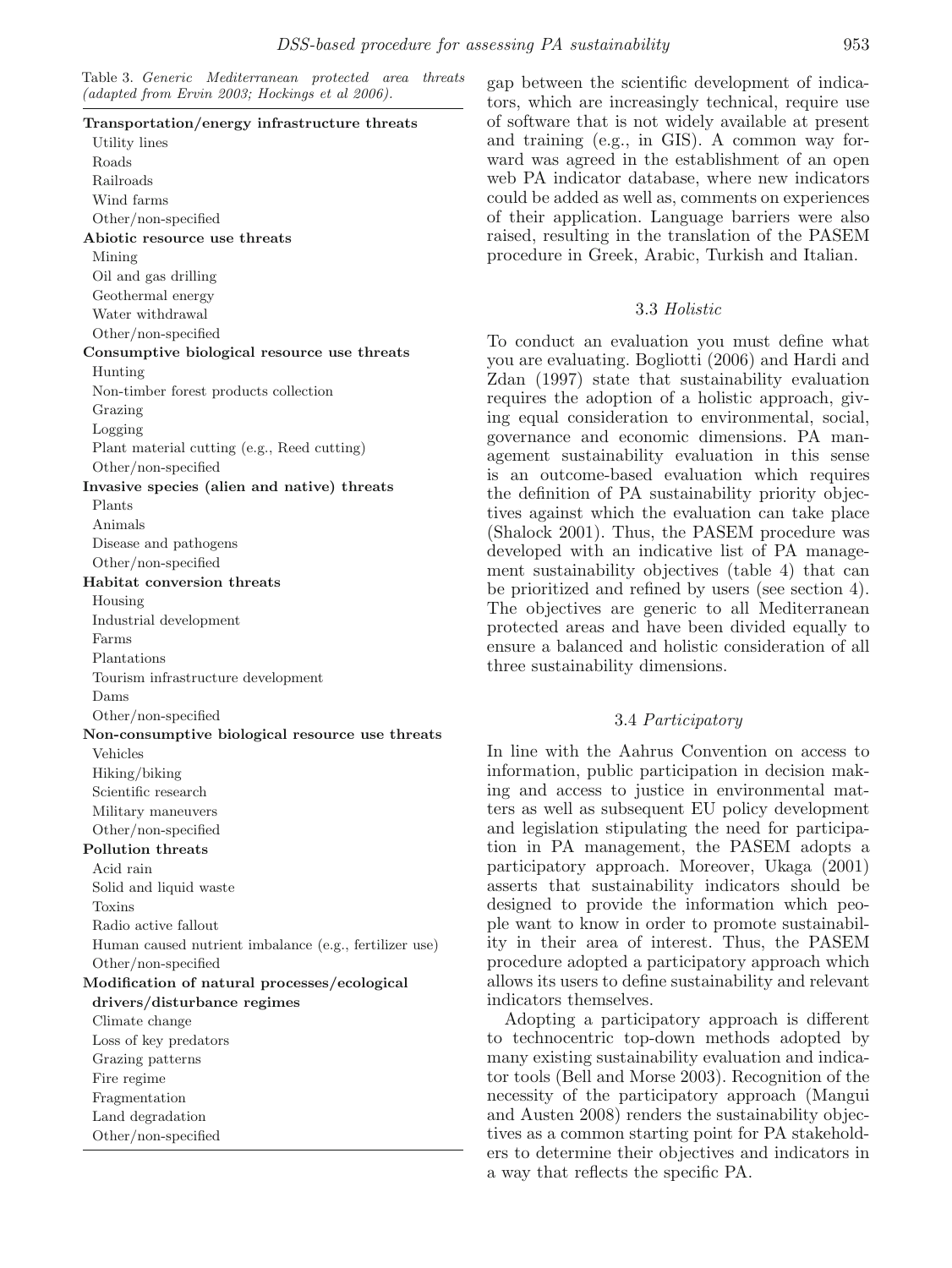Table 4. Generic Mediterranean protected area sustainability objectives (adapted from Ervin 2003; Hockings et al 2006).

#### **Social objectives**

- To provide opportunities for physical and mental health improvement
- To provide a safe environment for people to work and live in
- To ensure that shelter needs of the local people are maintained
- To provide good access to all
- To provide education opportunities
- To provide appropriate recreation opportunities
- To maintain or restore cultural and heritage values

#### **Economic objectives**

- To enable localities to be efficient and competitive
- To provide employment opportunities
- To promote the local economy
- To provide effective infrastructure to meet protected areas needs
- To support local income generation diversity
- To ensure that at a minimum local population subsistence is achieved
- To provide adequate services to serve the local area

#### **Environmental objectives**

- To protect biodiversity
- To minimise the use of resources
- To minimise pollution
- To protect the physical function of the landscape
- To protect the aesthetic, scientific value of the environment
- To promote sustainable land use
- To ensure effective waste management

#### **Governance objectives**

- To ensure the development and effective implementation of protected area management plans
- To ensure the implementation of holistic risk assessment and environmental management processes (e.g., EIA, SEA, EMS)
- To promote public participation in protected area management and decision making
- To ensure consideration and compliance of protected areas with legislation and policies
- To ensure institutional and financial provision availability for protected area management
- To ensure the provision of transparent information on protected areas to all stakeholders
- To ensure protected area sustainability monitoring and information dissemination mechanisms are in place

Finally, the PASEM can be viewed as a procedure through which new knowledge and ideas on sustainability can enter the decision making process, in a transparent and structured manner, with emphasis placed more on the process of indicator development and assessment than on the indicators themselves. Pilot trial participant and observer feedback underlined the issue that current experience in engagement and facilitation methods should not be taken for granted, they vary between countries and PA. Thus, the detailed guidance on participation and stakeholder analysis, developed in aid of the PASEM, was considered as an essential contribution.

## **4. The PASEM procedure Web-DSS: INNOVA platform**

In this section, a description of the PASEM procedure and feedback from its implementation in six countries is presented with the aim of providing readers with sufficient information on the procedure, resources and tools available, that they could adopt PASEM and develop a sustainability monitoring strategy for any PA in the Mediterranean region.

The PASEM procedure consists of a two tiered approach (figure 1) with increasing depth and understanding, time and money input, and knowledge requirement at the second tier. PASEM utilises a web-based DSS named INNOVA platform (see Pace and Di Terlizzi 2008, for a description of DSS architecture). INNOVA platform contains all the guidance documents and the material required to carry out the procedure (e.g., questionnaires in four different languages), and an application that remotely analyses the results, generating a draft PA-specific sustainability indicators list and a PA management effectiveness report (section 4.2). Tier 1 consists of a rapid appraisal, to be conducted by the PA manager. Its main output is an automatically generated report including the evaluation score of the management effectiveness of the PA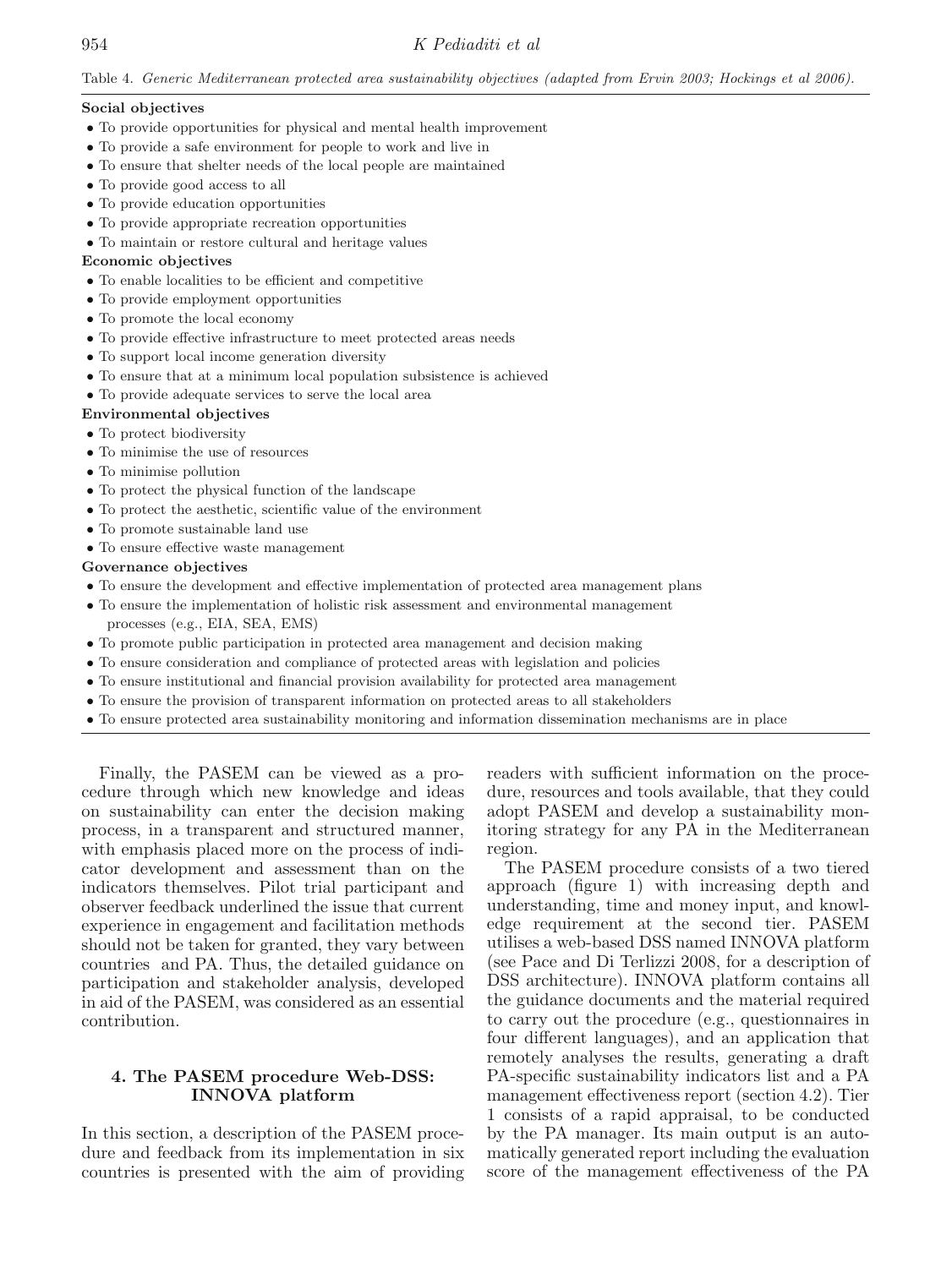COMMENTS **ISLIMING COMMENTS AND SUSPICE SOMETHER COMMENTS COMMENTS** 

**OUTPUTS** 

**NNOVATOOLS** 

PROCESS<br>M=Manager, S=stakeholders<br>F= Facilitator M= Manager, S=stakeholders F= Facilitator **PROCESS**

**TIER1** 



**TIER 2**

Step 2: PA relevant sustainability indicator

Step 2: PA relevant sustainability indicator<br>generation (M)

Web based INNOVA indicator Webbased INNOVA indicator<br>platform

An automated list of PA sustainability indicators ranked by decrees of relevance to PA results of Step 1. Metadata information for each indicator

An automatedlist of PA sustainability<br>indicators ranked by decrees of relevance<br>to PA results of Step 1. Metadata<br>information for each indicator

This automated list of indicators and metadata should be sent to S for review using the indicator evaluation criteria (Box

2) Prior to Step 3 initiation

using the indicator evaluation criteria (Box<br>2) Prior to Step 3 initiation This automated list of indicators and<br>metadata should be sent to S for review

Results of Step 1 & Step 1a should be presented and deliberated List of Step 2 generated indicators + existing PA indicators reviewed using criteria<br>Feasibility issues consideration Feasibility issues consideration

Results of Step 1 & Step 1a should be

existing PA indicators reviewed using

presented and deliberated<br>List of Step 2 generated indicators +

generation (M)

Step 3: Stakeholder workshop(F, M, S) Task 1: Identification of PA values &

Step 3: Stakeholder workshop(F, M,<br>Task 1: Identification of PA values &

6

Web based INNOVA Participation guidelines

Web based INNOVA<br>Participation guidelines

Prioritised list of PA specific (social, economic and environmental values) and economic and environmental values) and<br>threats Prioritized and reviewed PA sustainability objectives<br>List of PA specific sustainability indicators List of PA specific sustainability indicators

Prioritised list of PA specific (social,

Prioritized and reviewed PA sustainability

threats

Task 2: Determining PA sustainability objectives<br>Task 3: Development of monitoring strategy Task 3: Development of monitoring strategy

Task 2: Determining PA sustainability

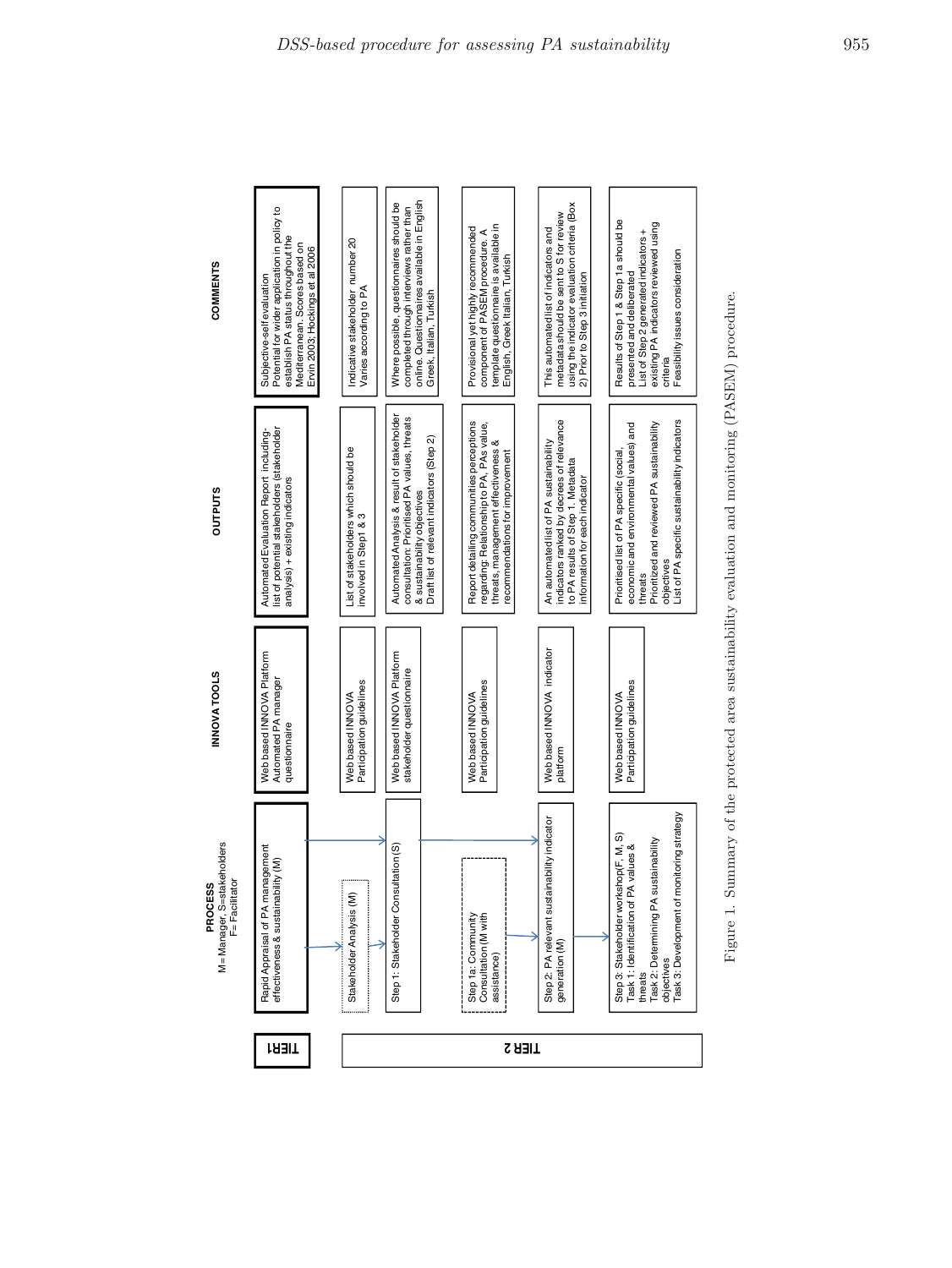and justification of results obtained. Tier 2 is a procedure for the selection of PA specific sustainability indicators and for the participatory development of a monitoring strategy. Specifically, outputs from the INNOVA platform are:

- A management effectiveness evaluation report for the specific PA.
- A better understanding of the management and monitoring issues of the PA.
- A list of potential stakeholders to be contacted for the Tier 2 evaluation process, should Tier 2 be required.
- A list of potentially available data and indicators which could be used.

## 4.1 Tier 1: Rapid appraisal of PA management effectiveness and sustainability

Tier 1 consists of a fast simple assessment which enables PA managers to evaluate management effectiveness and sustainability. It is questionnaire based. A number of questions and embedded scoring have been obtained from Ervin (2003) and Hockings et al (2006). Additional questions have been incorporated to obtain information regarding the sustainability of the PA as well as participation, which are aimed at providing necessary input for the Tier 2 process (developing a sustainability monitoring strategy).

Based on the pilot trials, the rapid appraisal questionnaire takes approximately half a day of a manager's time to complete online. Following its completion the user is automatically provided with an evaluation report. This function has been included in order to minimize administration and encourage PA managers to conduct annual evaluations in order to regularly establish PA management progress. In some sections, the assessment is based on the manager's perception of the situation within the PA. Thus, PA managers should be honest and consider the evaluation as a self improvement opportunity, rather than a judgmental exercise.

Positive feedback was received from the six pilot studies of PA managers regarding Tier 1 application. However, managers noted some difficulty due to lack of existing data sources to answer all the questions. By conducting the appraisals, managers understood what further actions were required to improve management and develop a monitoring strategy.

## 4.2 Tier 2: PA sustainability monitoring strategy development procedure

Tier 2 consists of a three-step procedure (figure 1) and requires a stakeholder analysis prior to initiation as it is participatory – involving workshops. It is designed with flexibility, such as nonmandatory components, to assist PA managers who do not have necessary resources for large expensive monitoring strategies or extensive participation processes.

The Tier 2 process is designed to be led by the PA manager, thus promoting incorporation of outcomes into existing decision making processes. The assistance of a trained facilitator to carry out and organize the participation activities is strongly encouraged. The time required to complete the full process depended on the size of the PA (e.g., the number of community questionnaires to be completed in Step 1a) and the number of relevant stakeholders to be consulted in Step 1. Using the INNOVA platform reduced the time required for data analysis and reporting. Participation data collection timing varied. In the pilot studies, the process of sustainability monitoring strategy development took, on average, 3 months to complete. However, it should be noted that 70% of the time and effort was allocated to the community consultation which is an optional component of the process (see section 4.2.2a).

## 4.2.1 Stakeholder analysis

Participation is an essential component of the PASEM procedure; it is the stakeholders who define the sustainability values of the PA and provide their invaluable knowledge on important issues. Specifically in Tier 2, stakeholders are required to:

- complete a stakeholder questionnaire to identify the sustainability perceptions (values, threats, sustainability objectives; Step 1);
- attend a 1 day workshop to agree a specific set of indicators and monitoring strategy (Step 3).

It is imperative that appropriate stakeholders are identified and encouraged to take part. To facilitate stakeholder consultation, a stakeholder analysis procedure was developed and implemented as part of the pilot studies. Such a procedure supports PA managers who lack experience in participation and any tendency to involve the common suspects. A guidance document is available as part of INNOVA platform. A guideline number of 12 to 20 participants in Tier 2 of PASEM procedure is proposed, though the ideal number of participants is case specific. Indeed, carrying out the process may reveal more stakeholders which should be involved.

## 4.2.2 Step 1: PA stakeholder consultation

The aim of Tier 2 Step 1 (figure 1) is to identify stakeholders and obtain their views using the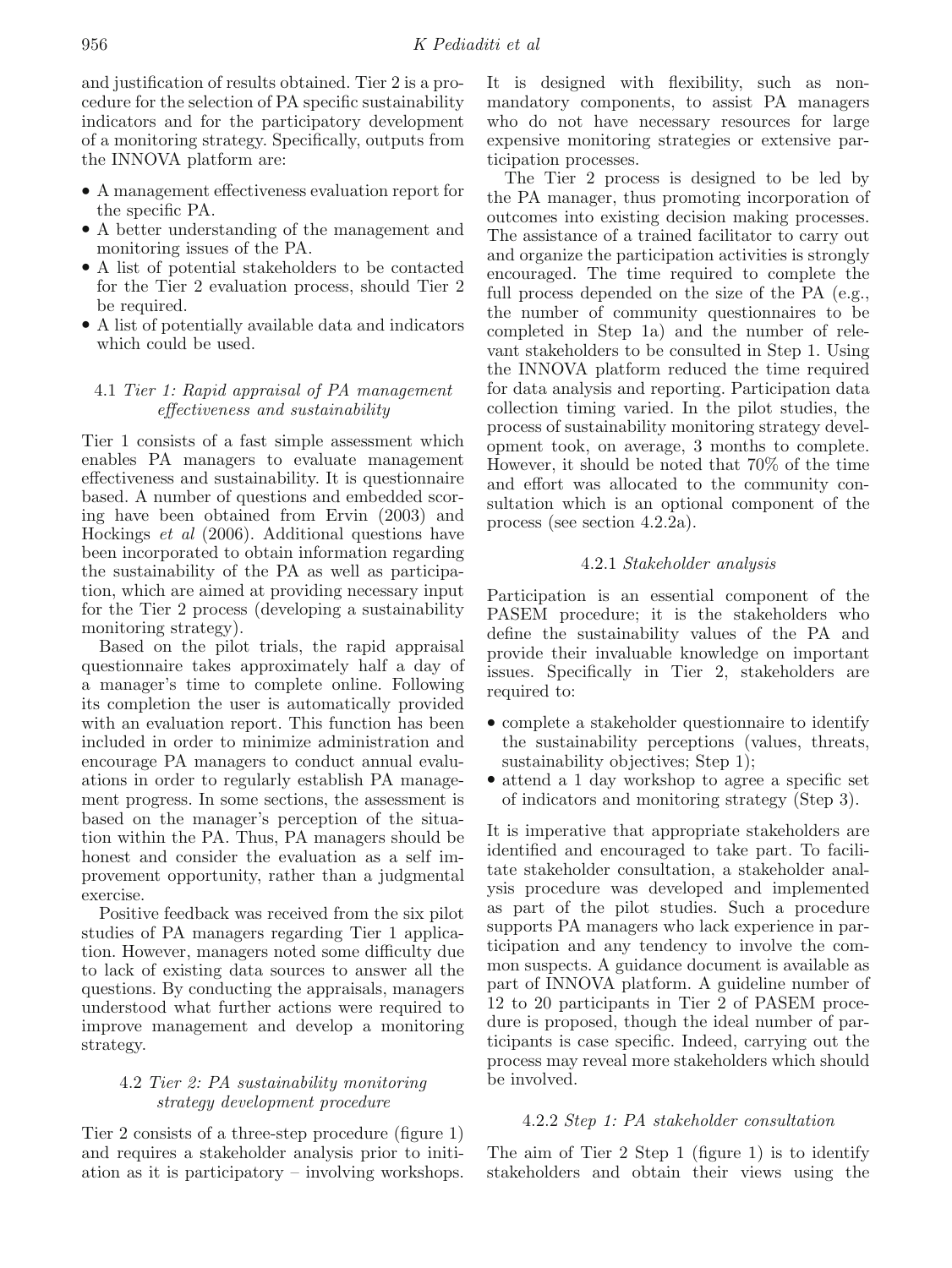stakeholder questionnaires and workshops, regarding:

- PA values,
- threats to the PA,
- priority objectives for sustainable management of the PA,
- satisfaction with existing participation and information provision processes,
- recommendations on other stakeholders to engage.

Step 1 stakeholder questionnaires are completed online using the INNOVA platform and analysis is conducted to determine:

- important environmental social and economic values of the PA to protect and monitored (based on table 2);
- the five most important threats facing the PA (based on frequency counts and table 4),
- the priority environmental, social, economic and governance objectives for a sustainable (based on table 4).

The results are subsequently automatically processed by the INNOVA indicator platform (Step 2) to generate a list of indicators relevant to the identified priority values, threats and objectives. The prioritization analysis occurs between values and objectives within a sustainability dimension (e.g., environmental objectives), not across the sustainable dimensions. These results are compiled into a report and disseminated to all contributing stakeholders for review.

## 4.2.2a Step 1a: Community consultation

Past trends in PA management consisted of attempts to exclude local communities from decision making, and superimpose resource exploitation restrictions (Borrini-Feyerabend et al 2004). However, Hockings et al (2006) asserts that in order for PA to achieve their goals, local communities should be involved in their designing, management and monitoring. Furthermore, underestimating local perceptions can lead to conflicts and misunderstandings between agencies and the local population, a major cause of failure in the management of PA (Borrini-Feyerabend 1996). Thus an essential component of the PASEM is consideration of local communities needs, aspirations and attitudes.

Community participation is not an easy task and needs to be planned (Collier 2002). Communities have many competing demands for their time; raising the question 'to what extent should the local community be expected to participate in developing a monitoring strategy for a PA?' Furthermore,

'to what lengths should one go to try to involve them?', especially, when participation takes time and money. IEMA (2002) describe a range of participation methods, ranging in levels of involvement, their advantages and disadvantages. The PASEM adopts a pragmatic approach and provides guidance for community participation within the INNOVA platform.

Specifically, PASEM recommends the use of household surveys oriented on perceived values, goals, threats of the PA, and participation to date. As a minimum, the questionnaire should cover:

- Demographics and relationship of household to PA,
- Satisfaction to PA information provision and participation,
- Perceptions of PA management effectiveness,
- Identification of PA main problems and recommendations for improvement.

The community survey provides useful information for the development of management strategies and indicators. A template questionnaire is available on the INNOVA platform. Step 2 informs Step 3; i.e., selection of community relevant sustainability indicators. The results from the community survey are presented at the stakeholder workshop (section 4.2.3) to compare whether community views are compatible to those of the stakeholders present.

In the pilot studies the results of the community survey were presented in a report and disseminated to all stakeholders. The Greek pilot, published in the local press, generated a lot of interest in the process. However, a survey may not always be the most appropriate way to collect information; as in the Egyptian pilot. Here, informal interviews with family heads were employed as this was considered a culturally more acceptable approach. In addition, it is recognized that community surveys do not consist of two-way communication and thus the use of a variety of methods, including open days and local publicity is encouraged (Sanoff 2000).

The validity of stakeholder workshop as community consultation was questioned during the pilot studies as only community representatives can be involved. The Greek pilot study highlighted a significant difference between the views of the PA manager, local communities and other stakeholders, which led to the decision to give more emphasis to community engagement in future PA management activities. Thus, community consultation is recommended in Step 3 of the process. In all but one of the pilot studies, stakeholders and the PA managers expressed significant interest in the community survey results. In the Italian pilot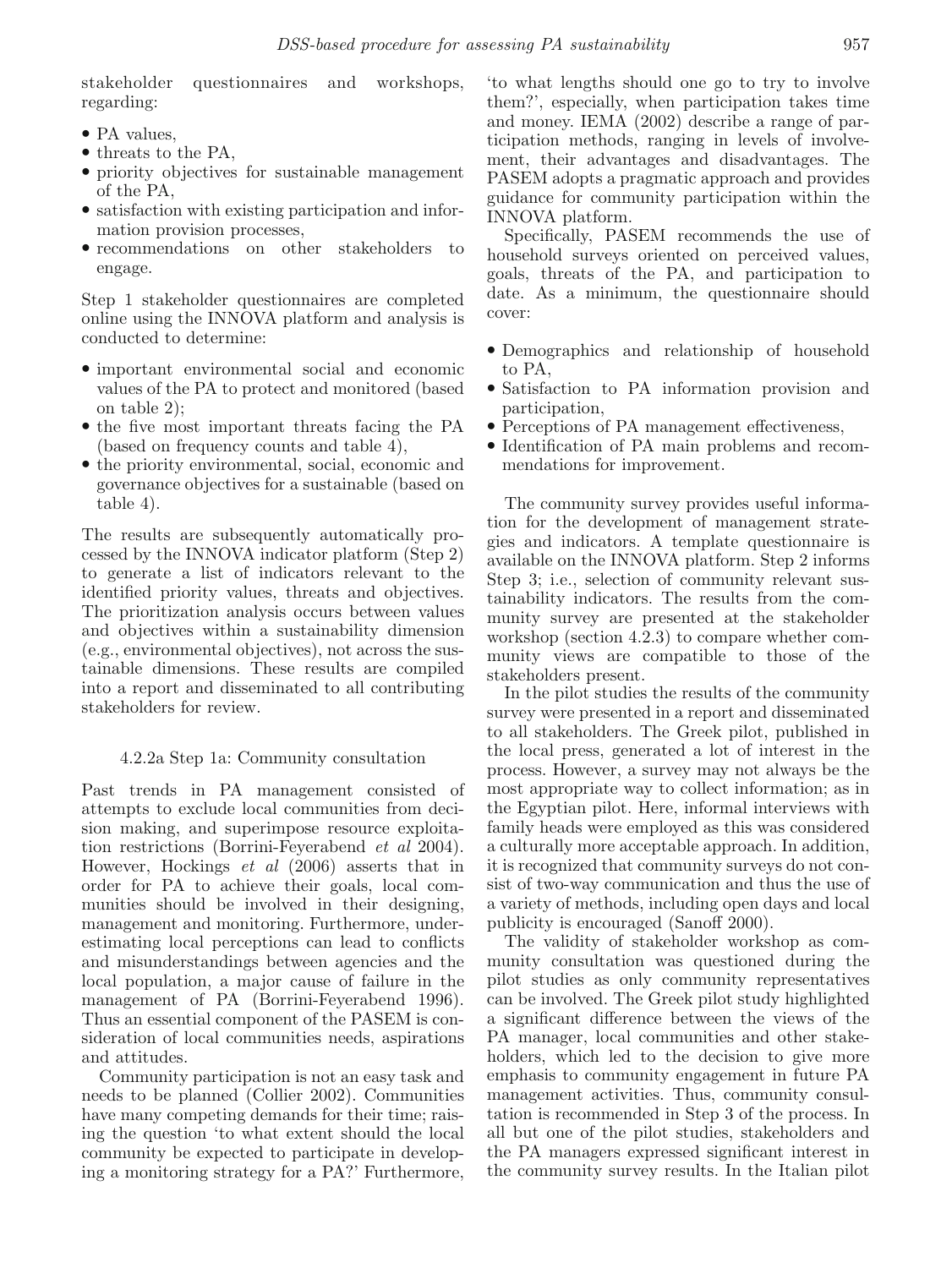PA, the majority of the community consisted of holiday home residents, considered by stakeholders as foreigners, with whom tensions had arisen regarding rights in PA management. Overall, community consultation is presented as an optional yet highly recommended component of the PASEM process.

# 4.2.3 Step 2. Using the INNOVA platform to generate an initial set of PA sustainability indicators

The INNOVA platform incorporates a large database of sustainability indicators obtained from various sources and existing international databases. Each indicator has been characterized using descriptive and classification metadata (Pace and Di Terlizzi 2008). This characterization is inextricably linked to the stakeholder questionnaire to enable automatic selection of PA specific indicators, provided to the user in the form of a report together with instructions for review. Indicator evaluation criteria were also developed (based on Pediaditi et al 2007). The results of the stakeholder consultation and community consultation (Tier 2, steps 1 and 1a) and the list of generated indicators (Step 2) are disseminated to stakeholders for their input prior to subsequent workshops as it ensures transparency and provides opportunity for detailed input.

One of the advantages of the INNOVA platform is that it is an open system, which allows its users to add relevant indicators and fill in their metadata files. This results in a continually updated and growing indicator database for Mediterranean PA, something which is currently unavailable (Pace and Di Terlizzi 2008). We therefore invite scientists, involved in indicator development for environmental conservation and management, to use the platform and enter their indicators and information on their appropriate application, thus making them available to protected area managers.

# 4.2.4 Step 3: Stakeholder workshop for the identification of a final set of indicators and a monitoring strategy

The final step – Step 3 (figure 1), consists of a one day workshop with stakeholders and the PA manager. During the workshop, stakeholders must complete three tasks using interactive methods to determine the PAs:

- main threats and values (Task 1)
- priority sustainability objectives (Task 2)
- sustainability indicators and monitoring strategy (Task 3)

The workshop requires focused activities, in a limited period of time, by a range of stakeholders with different backgrounds and vested interests. Therefore, in order that the workshop is effective and fruitful, it is imperative that it is coordinated by a trained facilitator. The facilitation structure described below is proposed having been trialed and evaluated as effective in six pilot studies.

# 4.2.4a Step 3, Task 1: Identifying main threats to and values of PA

For Task 1, stakeholders should be split up into groups of between three and six; each group scribes the priority threats and the main values of the PA on  $\overline{\text{post-it}}^{\text{TM}}$  notes, separately for environmental, economic and socio-cultural values. The postit<sup>TM</sup> notes should be placed by individuals after group discussions into themes on posters. A combined carousel and metaplan facilitation technique is proposed (Environment Council 2002) in order to enable all participants to view what other participants have stated and to add to them. Comments are later reported by the facilitator. At this point, the results of the community consultation and stakeholder consultation (Step 1) are presented and discussed, considering differences presented by the community to those of the group. Agreement should be reached on the main threats and values. The pilot studies experienced extensive deliberation between different stakeholders and new perspectives being shared, such as overperceived differences in threats and values, emphasizing the importance of Step 1a.

# 4.2.4b Step 3 Task 2: Agreeing on sustainability objectives for the PA

In Task 2, stakeholders prioritize generic sustainability objectives of table 4, in light of the Task 1 results. Posters with economic, social, environmental and governance sustainability objectives should be presented and participants should be provided with sticky dots to state their priorities. Participants must prioritize between objectives within each objective category to reduce the opportunity for tradeoffs between the pillars of sustainability, enabling a holistic approach (Owens and Cowel 2002).

Participants then review and refine the prioritized objectives for PA context specificity. Group revised objectives should be presented and, using nominal group technique (Environment Council 2002), a consensus reached of eight site specific objectives, two reflecting each sustainability dimension. These objectives are carried forward to Task 3.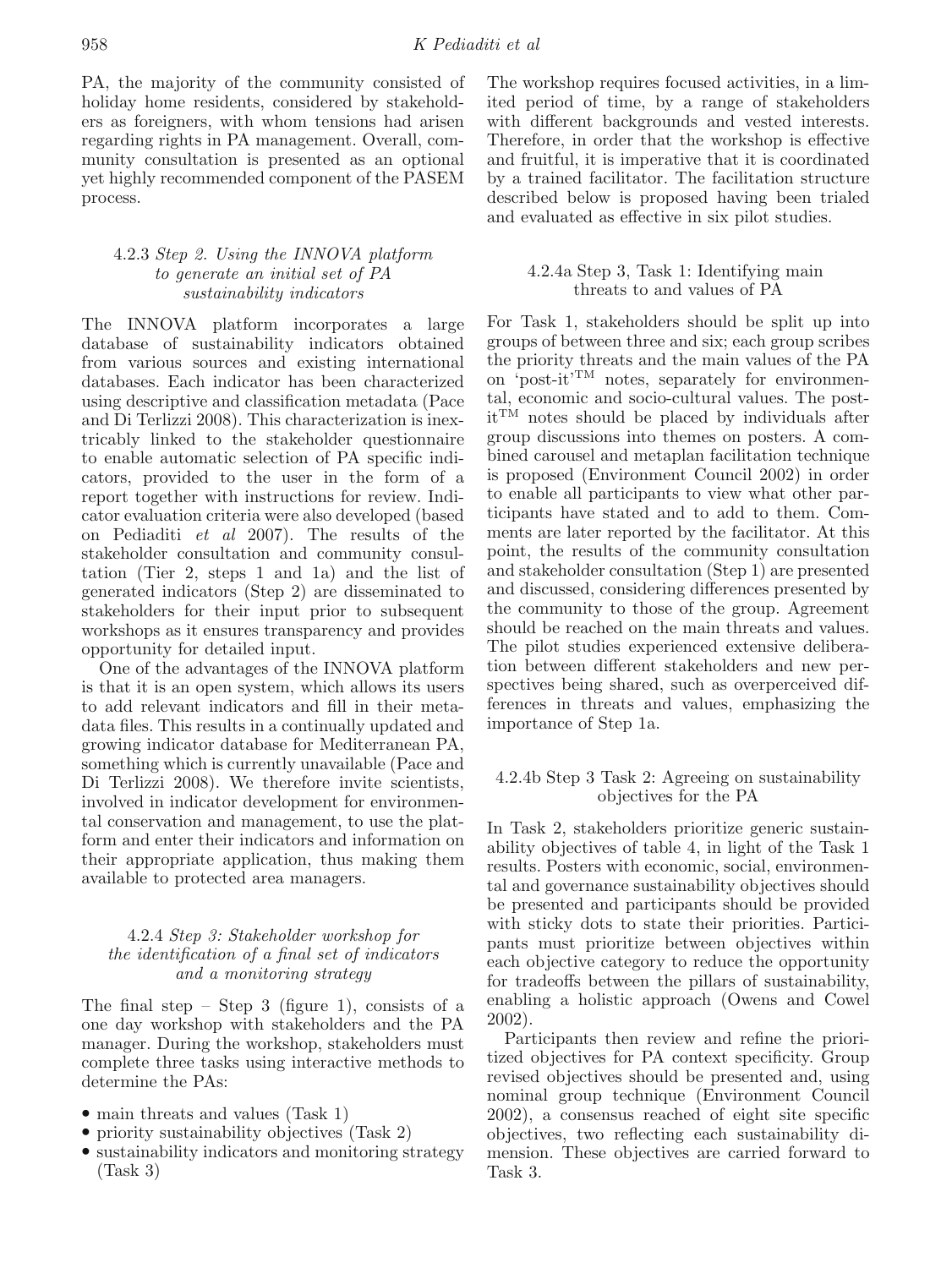## 4.2.4c Step 3, Task 3: Agreeing on a manageable set of indicators and monitoring strategy

For the final task, workshop stakeholders are asked to deliberate on the proposed indicators produced by the INNOVA platform and using the indicator evaluation criteria in combination with the prioritized list of PA threats, values and sustainability objectives (stakeholder workshop, Task 1 and Task 2) agree on a final set of 24 indicators and a monitoring strategy. The indicator evaluation criteria, examined issues of relevance, availability, cost effectiveness as well as posed methodological questions such as data collection timing appropriateness, etc. The proposed facilitation method enabled all workshop participants to propose and discuss practical aspects in applying the indicators. Pilot study observations revealed that stakeholders, although not indicator experts, had grounded knowledge regarding existing data and a realistic view of the practical issues of data collection and analysis. Task 3 results in prescribed indicators with procedural issues addressed, thereby increasing their practicality, feasibility and utility. Outcomes of the Step 3 workshop are written up in a report and disseminated to stakeholders and the PA manager for implementation.

An observation from the pilot studies was that workshop proposals for implementing monitoring varied greatly. This is not unexpected given the differing nature of the pilot PA (table 1). Other generic conclusions include: PAs which did not yet have a formal management body or plan proposed more informal approaches, such as willingness to increase collaboration between themselves and share data, as well as the need to initiate procedures to develop more formalized management structures. For one pilot study, a proposal to incorporate PASEM outcomes into the management plan, which was under revision at the time, was adopted.

## **5. Evaluating the PASEM and its future prospects**

The six pilot studies were essential in valuating the PASEM procedures' effectiveness. Questionnaires and interviews were conducted with all pilot participants including workshop non-participant observers to document experience of utilizing the PASEM. Overall, participants were very positive about the PASEM procedure with some PA managers proposing to apply it to other PAs in their jurisdiction. The main common benefits perceived by all participants was that of improved communication between stakeholders, acknowledgement of different perspectives and a greater understanding of PA management sustainability.

Very positive feedback was obtained in respect of the PASEMs' stakeholder and community participation procedures. However, the project context must be considered. Both stakeholder interviews (Step 1) and community surveys (Step 1a) were funded through the INNOVA project. PA pilot managers pointed out that existing budget would not have allowed for such extensive consultation. Participants advocate wider adoption of the PASEM procedure, yet saw this happening only through policy and legislation (EU or National) or in the context of externally funded projects.

The value of the INNOVA platform was highlighted by PA managers who commented on the opportunities presented, mainly the automated management effectiveness evaluation report production (Tier 1) and indicator selection (Step 2).

Reflecting on the applicability of the PASEM, the widespread perception that the procedure was useful was very encouraging, given the differing institutional, ecological, economical and social contexts of the pilot studies. The decision to allow methodological flexibility guidance rather than strict top down indicators proved invaluable.

### **6. Conclusions**

A process for the functional relevant use of existing indicators to assess the sustainability of PA throughout the Mediterranean has been presented. A review of existing PA tools and procedures indicated significant amount of literature on evaluation, in particular in management effectiveness; but less so for sustainability outcome evaluation. Furthermore, a procedure for monitoring and evaluating PA sustainability in the Mediterranean region did not exist. Evidence on the adoption of existing tools was limited and attributed in part to the lack of consideration of user needs prior to procedure development. The PASEM was devised as a procedure to be context specific, practical, relevant to management and governance procedures, holistic and participatory in nature. The six pilot trials indicated the potential for the PASEMs wider application, however its voluntary nature will invariably limit its wider uptake. Therefore, the voluntary use by PA managers is promoted through this paper, until a stronger political will and policy push for a procedure and DSS such as the PASEM is proposed, taking into account the various international, and regional commitments made by Mediterranean states to halt the loss of biodiversity and make progress towards sustainable development.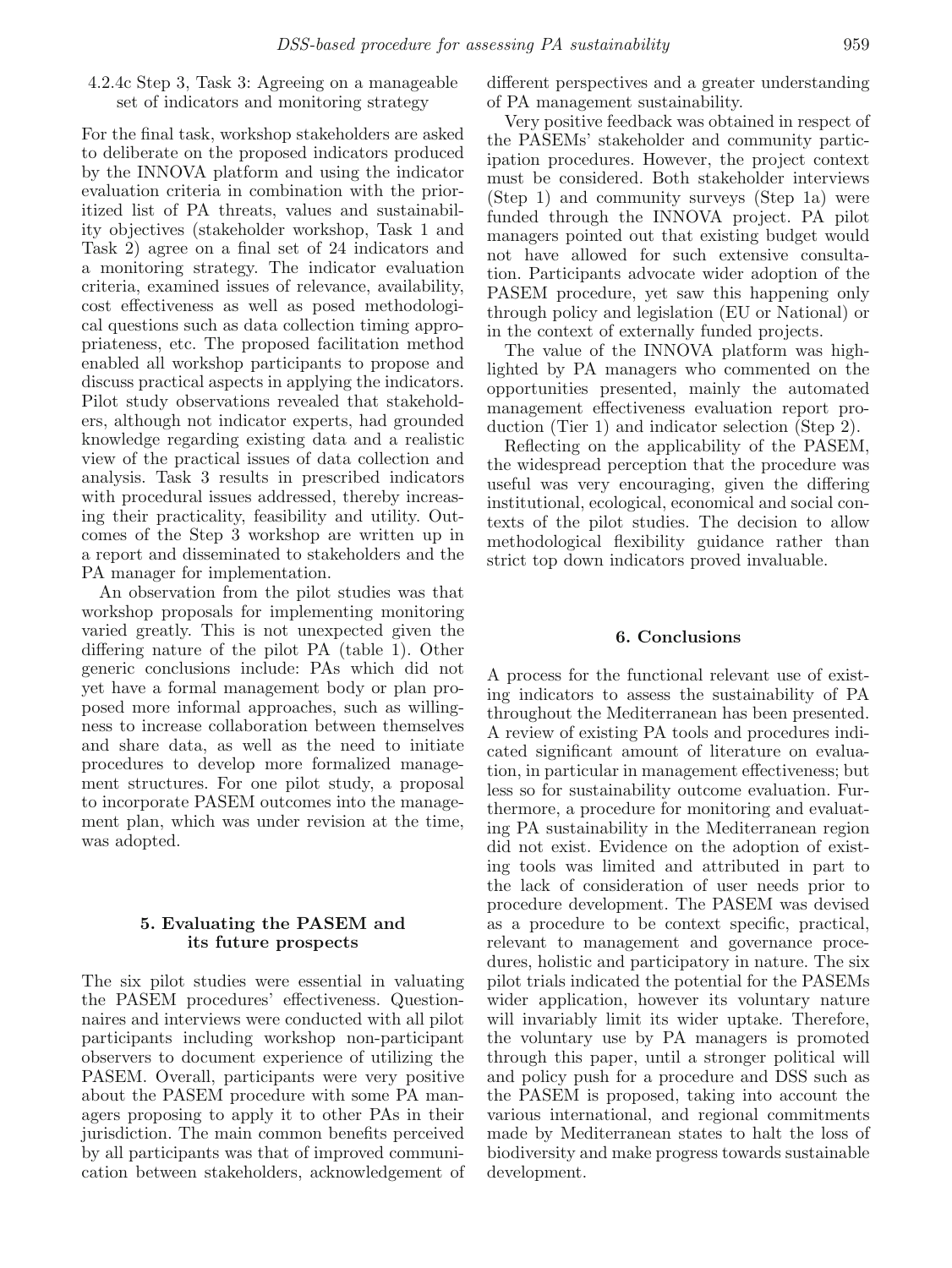#### **Acknowledgements**

This research was funded under INTERREG III B Programme 'Archimed' A.1.222 INNOVA Project. The authors would like to acknowledge the contribution and input of the partners, protected area authorities, stakeholders and local communities. Special thanks to the University of Bari, the Polytechnic of Bari, Apulian Ministry of Environment, University of Lecce, Maltese Ministry of Rural Affairs and Environment, University of Malta, Agricultural Research Institute of Cyprus, Prefecture of Chania, Egyptian Desert Research Center, Palestinian Ministry of Agriculture, Palestinian National Authority, and Al Quads University.

#### **References**

- Bell S and Morse S 2003 Measuring Sustainability, Learning from Doing; Earthscan, London.
- Benoit G and Comeau A 2005 A Sustainable Future for the Mediterranean: The Blue Plan's Environment and Development Outlook; Earthscan, London.
- Bertzky M and Stoll-Kleemann S 2009 Multi-level discrepancies with sharing data on protected areas: What we have and what we need for the global village; J. Environ. Manag. **90** 8–24.
- Bladt J, Strange N, Abildtrup J, Svenning J C and Skov F 2009 Conservation efficiency of geopolitical coordination in the EU; Journal for Nature Conservation **17(2)** 72–86.
- Bogliotti C 2006 A conceptual model to frame goals of sustainable development; Int. J. Sustain. Dev. Plann. **1(4)** 381–398.
- Borrini-Feyerabend G 1996 Collaborative management of Protected Areas: Tailoring the approach to the context; IUCN Social Policy Group, Switzerland.
- Borrini-Feyerabend G, Kothari A and Oviedo G 2004 Indigenous and Local Communities and Protected Areas: Towards Equity and Enhanced Conservation; IUCN, Gland, Switzerland and Cambridge, UK.
- Collier C 2002 Community Stakeholder Involvement; CIRI-6349A, September, www.safegrounds.com/other guidance.htm (accessed 19.12.2008).
- Davidson E J 2005 Evaluation methodology basics, the nuts and bolts of sound evaluation; Sage, London.
- Delbaere B 2006 European policy review assessing policy impacts on biodiversity; J. Nat. Conserv. **14(2)** 129–130.
- Environment Council 2002 Dialogue for sustainability: Facilitation skills and principles; Environmental Council C1/V1, London.
- Ervin J 2003 WWF: Rapid Assessment and Prioritization of Protected Area Management (RAPPAM) Methodology; WWF, Gland, Switzerland.
- Gross N 2006 Beyond expertise: Ecological science and the making of robust restoration strategies; J. Nat. Conserv. **14(3–4)** 172–179.
- Hardi P and Zdan T 1997 Assessing Sustainable Development: Principles in Practice; IISD, Canada.
- Hockings M 2003 Systems for assessing the effectiveness of management in protected areas; Bioscience **53(9)** 823–832.
- Hockings M, Stolton S and Dudley N 2004 Management effectiveness: Assessing management of protected areas? J. Environ. Pol. Plann. **6(2)** 157–174.
- Hockings M, Stolton S, Leverington F, Dudley N and Courrau J 2006 Evaluating effectiveness: A framework for assessing management effectiveness of protected areas; 2nd edn, IUCN, Gland, Switzerland.
- IEMA (Institute of Environmental Management and Assessment) 2002 Perspectives, guidelines on participation in environmental decision making; IEMA, Lincoln.
- IUCN 1994 Guidelines for Protected Areas Management Categories; IUCN, Cambridge, UK and Gland, Switzerland.
- Mitchell G 1996 Problems and fundamentals of sustainable development indicators; Sustainable Development **4** 1–11.
- Olson D M and Dinerstein E 1998 The Global 200: A representation approach to conserving the Earth's most biologically valuable ecoregions; Conserv. Biol. **12(8)** 502–515.
- Owens S and Cowel R 2002 Land and limits: Interpreting sustainability in the planning process; Routledge, London.
- Pace F and Di Terlizzi B (eds) 2008 Planning and Sustainable Management of Coastal Zones and High Environmental Value Areas. Final Networks' Meeting and Seminar Proceedings, Bari, Italy, 17–18 December 2007, IAM Bari, Italy.
- Patton M Q 1997 Utilization-Focused Evaluation: The New Century Text; 3rd edn, Thousand Oaks, Sage, London.
- Pediaditi K, Wehrmeyer W and Burningham K 2007 Evaluating the sustainability of Brownfield redevelopment projects; In: Sustainable Brownfield Regeneration, livable places from problem spaces (eds) Dixon T, Raco M, Cartney P and Lerner D (Oxford: Blackwell Publishing) pp. 141–163.
- Posavac E J and Carey R G 2007 Program Evaluations: Methods and Case Studies, 7th edn, Prentice Hall, New Jersey.
- Rotheroo N, Mohon S and King B 1997 Do the indicators of sustainable development produced by the UK government and indicators developed within various local agenda 21 initiatives have common characteristics from which core indicators can be developed?, Proceedings International Development Res. Conf., Manchester, JRP Environment.
- Rydin Y, Holman Y, Hands V and Sommer F 2003 Incorporating sustainable development concerns into an urban regeneration project: How politics can defeat procedures; J. Environ. Plann. Manag. **46(4)** 545–562.
- Sanoff H 2000 Community Participation Methods in Design and Planning; John Wiley and Sons, USA.
- Scriven M 1991 Evaluation thesaurus; 4th edn, Sage, Newbury Park: CA.
- Shalock R L 2001 Outcome-based Evaluation; 2nd edn, Kluwer Academic Press/Plenum, London.
- Stufflebeam D L and Shinkfield A J 2007 Evaluation theory, models and applications; Jossey-Bass, CA.
- Sutherland W J, Pullin A S, Dolman P M and Knight T M 2004 The need for evidence-based conservation; Trends in Ecology and Evolution **19** 305–308.
- Sutherland W J, Armstrong-Brown S, Armsworth P R, Brereton T, Brickland J, Campbell C D, Chamberlain D E, Cooke A I, Dulvy N K, Dusic N R, Fitton M, Freckleton R P, Godfray H C, Grout N, Harvey H J, Hedley C, Hopkins J J, Kift N B, Kirby J, Kunin W E, MacDonald D W, Markee B, Naura M, Neale A R, Oliver T, Osborn D, Pullin A S, Shardlow M E A, Showler D A, Smith P L, Smithers R J, Solandt J-L, Spencer J, Spray C J, Thomas C D, Thompson J, Webb S E, Yalden D W and Watkinson A R 2006 The identification of one hundred ecological questions of high policy relevance in the UK; J. Appl. Ecol. **43** 617–627.
- Thomas L and Middleton J 2003 Guidelines for Management Planning of Protected Areas; IUCN Gland, Switzerland and Cambridge, UK.